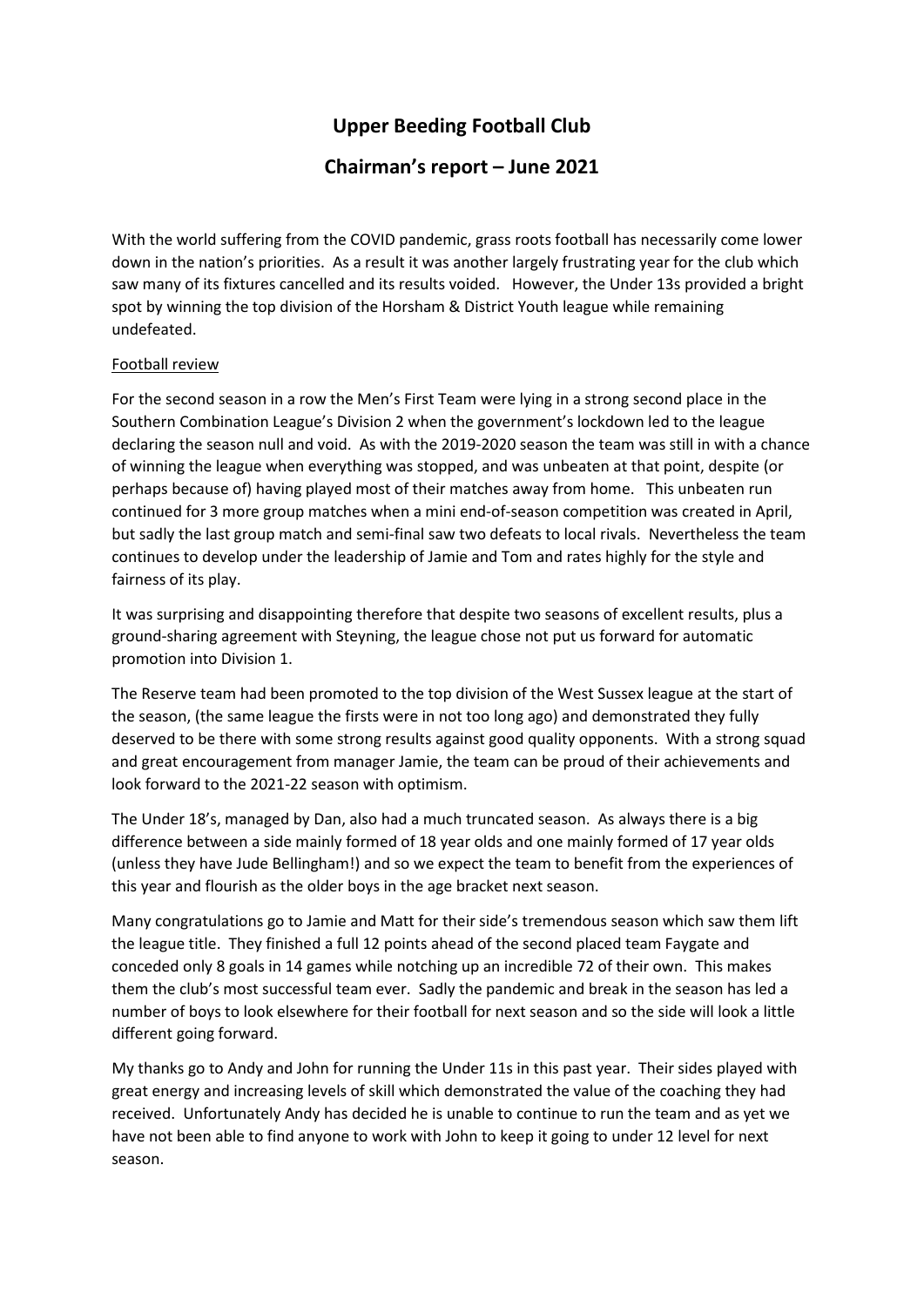#### 6-a-side tournament

The 2020 6-a-side tournament had to be cancelled due to COVID which was heartbreaking after all the work that Ally and Jamie had put in to arrange it. Pleasingly the 2021 event was able to go ahead this year in June - a month earlier than our traditional mid-July time. 69 teams attended on a beautiful summer day and the event was a great success, enjoyed by all, thanks to excellent planning and organisation by Ally and the hard work of volunteers who came along to ensure the event went well on the day.

#### Pitch-sharing

At the start of last season, we entered into an agreement with Steyning Community FC to share their ground for our first team games and this has worked well to-date, and has led us to extend the agreement through into the 2021-22 season. The only downside is the regular loss of match balls kicked out of the small stadium.

#### Officers and volunteers

It is easy to forget that everyone who helps out at the club – whether on the committee, as team managers, coaches or as a tea-maker is a volunteer and so I would like to take this opportunity to salute you and thank you for the time you have put in over the past season.

Foremost of these is Dave Rowland, who combines the onerous job of club secretary with a host of other less formal roles, but which are essential in ensuring the club prospers. Thanks also to Jamie who has not only been Deputy Chair but has helped organise the tournament and been instrumental in pitch preparation. Tom Warren has done wonders with our new club website while David Beatty is a wise and reassuring presence as Welfare Officer. A huge thank you to them and to our team managers.

Last, but not least, I would like to thank Dave Butchers who is retiring as treasurer after a number of years of service to the club. Dave always made sure we were in a good financial position, has been incredibly conscientious with his collection of money due and paying our bills and done it all with a smile – thank you Dave.

#### Handing over

This is my last report as Chairman, after 10 years or so in the post, and a total of 21 years' continuous active involvement with the club. My family and I have had a great deal of pleasure from this association and I have been privileged to have worked with many excellent and committed officials and players over this period.

While our Under 13s had the best season ever by a Beeding junior team, my one regret is that the number of teams in our junior section has declined in recent times. In the absence of local volunteers prepared to come forward and run teams for their own children, it is hard to know how we can turn this around.

On a brighter note, the men's teams have never been more successful than at present, the club's reputation remains high for our style of play, our fair play and our friendliness and these are all things I have sought to promote. We are in a strong financial position and have an excellent relationship with our landlords, Upper Beeding Parish Council and Steyning FC, so are well placed for the future.